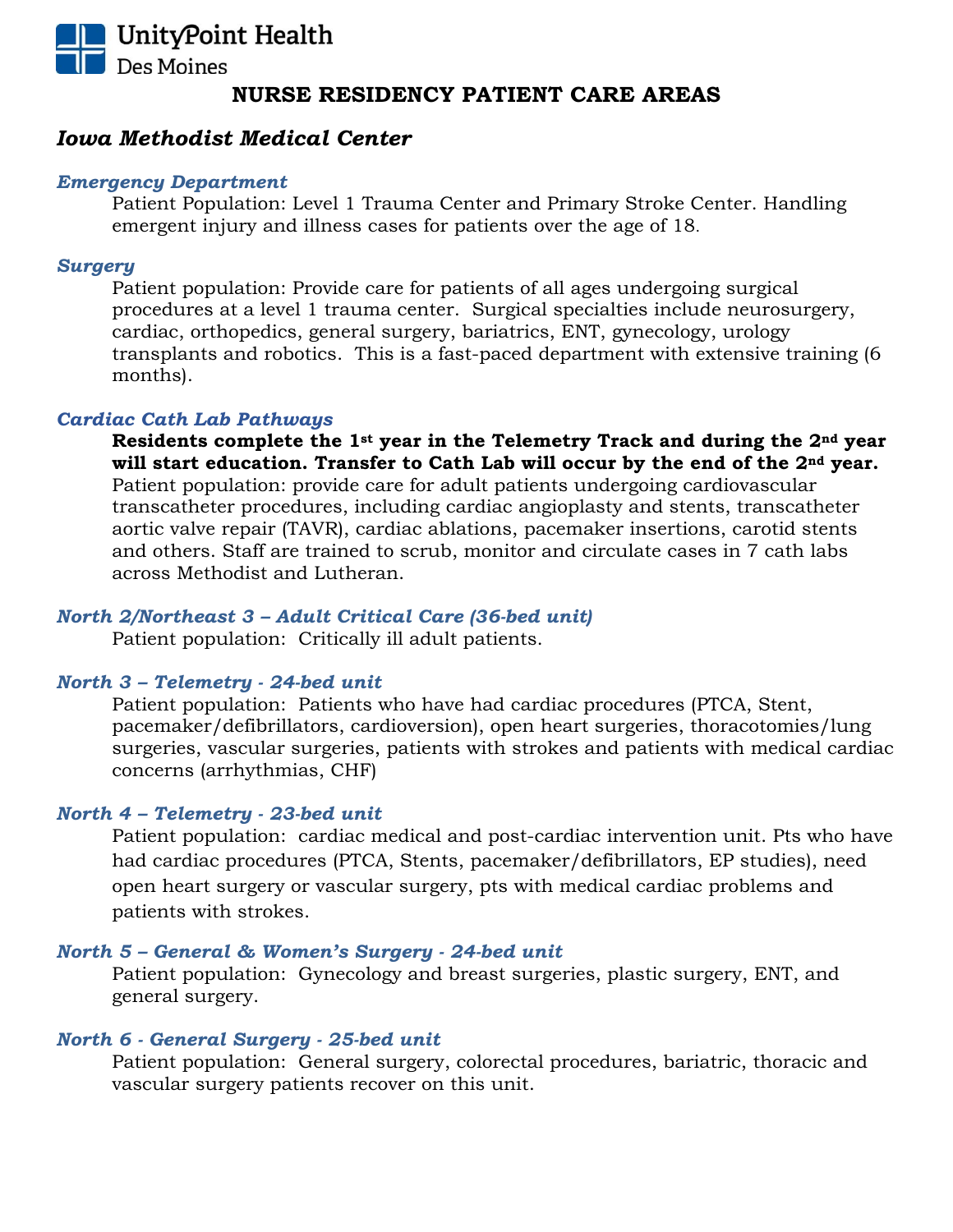# *Younker 4 – Acute Rehabilitation - 23-bed unit*

Patient population: DRG-Exempt CARF-accredited Acute Inpatient Rehabilitation program for persons meeting CMS criteria for Acute Rehabilitation. Rehabilitation to enhance community re-entry is offered following stroke, spinal cord trauma, brain injury, and other debilitation diagnoses.

## *Younker 5 - Renal/Urology/Transplant - 22-bed unit*

Patient population: Surgical patients of urology, nephrology and renal transplant.

# *Younker 7 – Medical - 22-bed unit*

Patient population: General medical including pulmonary conditions, bowel and bladder conditions, other various acute and chronic medical conditions, plus minor surgeries.

### *Younker 8 - Pulmonary/GI - 23-bed unit*

Patient population: Pulmonary and gastrointestinal disorders; ventilator transition; general medical.

### *Powell 3 – Oncology/Hematology - 28-bed unit*

Patient population: Medical hematology/oncology patients. Chemotherapy administration.

## *Powell 4 – Medical Neuro/Trauma - 19-bed unit*

Patient population: DNV-Certified Primary Stroke and Epilepsy Monitoring Unit. Medical Neuro/Trauma.

#### *Powell 5 – Surgical Neuro/Trauma & Orthopaedics - 25-bed unit*

Patient population: Surgical Neuro/Trauma, Orthopedic surgery.

#### *Powell 6/Younker 6 – Maternity - 42-bed unit*

# *P-6 – 23 beds and Y-6 - 19 beds 6 Triage Rooms*

# Patient population: Childbearing women and their newborns during antepartum, intrapartum and postpartum stages of pregnancy. Normal newborn and special care nurseries for transitioning newborn. High Risk Antepartum patients.

# *Iowa Lutheran Hospital*

#### *Emergency Department*

Patient Population: Care for emergent injury and illness from child to adult. 5 Behavioral Health safe rooms within the ED.

#### *Surgery*

Patient population: Provide care for patients of all ages undergoing surgical procedures. Surgical specialties include limited cardiac, orthopedics, general surgery, ENT, gynecology, urology transplants and robotics.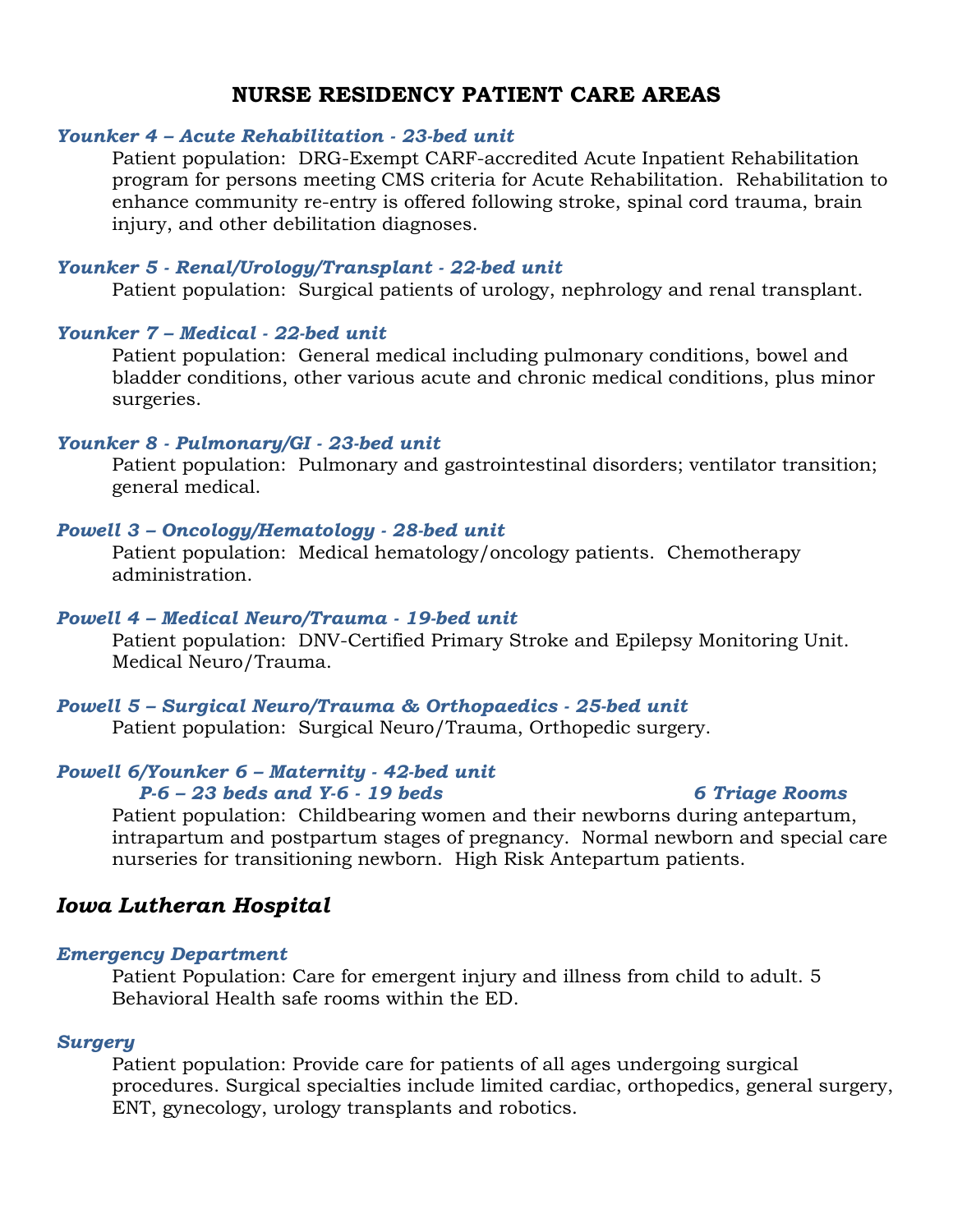#### *CICU - 13-bed unit*

Patient Population: Critically ill and adult patients.

#### *2 North – Surgical - 30-bed unit*

Patient population: Patients undergoing any type of surgical procedure including orthopedic, colorectal, gynecological, and urological. This unit also has an occasional pediatric patient.

#### *3 North – Telemetry/Med-Surg - 29-bed unit*

Patient population: Cardiac patients including Acute Mis, post-cath lab procedures, medical cardiology, stroke, and medical patients requiring cardiac monitoring.

# *A- East – Child/Adolescent Behavioral Health- 16-bed unit*

Patient population: Unit for child/adolescent adults requiring inpatient treatment for a variety of behavioral health concerns. Safe inpatient space for discharge planning, medication adjustments, and assisting patients through acute periods of crisis.

# *1 East – Adult Behavioral Health - 30-bed unit*

Patient population: Unit for adults requiring inpatient treatment for a variety of behavioral health concerns. Safe inpatient space for discharge planning, medication adjustments, and assisting patients through acute periods of crisis.

# *2 East – Geriatric Neuro Behavioral - 12-bed unit*

Patient population: Unit for older adults requiring inpatient treatment for a variety of behavioral health concerns. Safe inpatient space for discharge planning, medication adjustments, and assisting patients through acute periods of crisis.

#### *3 East - Medical/Inpatient Detox - 27-bed unit*

Patient population: Pulmonary, neurological, stroke, general medicine, acute detox and infectious disease diagnosis.

# *4 East – Acute Rehab*

Patient population: DRG-Exempt CARF-accredited Acute Inpatient Rehabilitation program for persons meeting CMS criteria for Acute Rehabilitation. Rehabilitation to enhance community re-entry is offered following stroke, spinal cord trauma, brain injury, and other debilitation diagnoses.

# *Methodist West Hospital*

#### *Emergency Department*

Handling emergent injury and illness cases for children and adults.

#### *Surgery – 6 OR suites*

Patient population: Orthopedic surgery, including total hip and total knee; Spine Surgeries, and General Surgeries